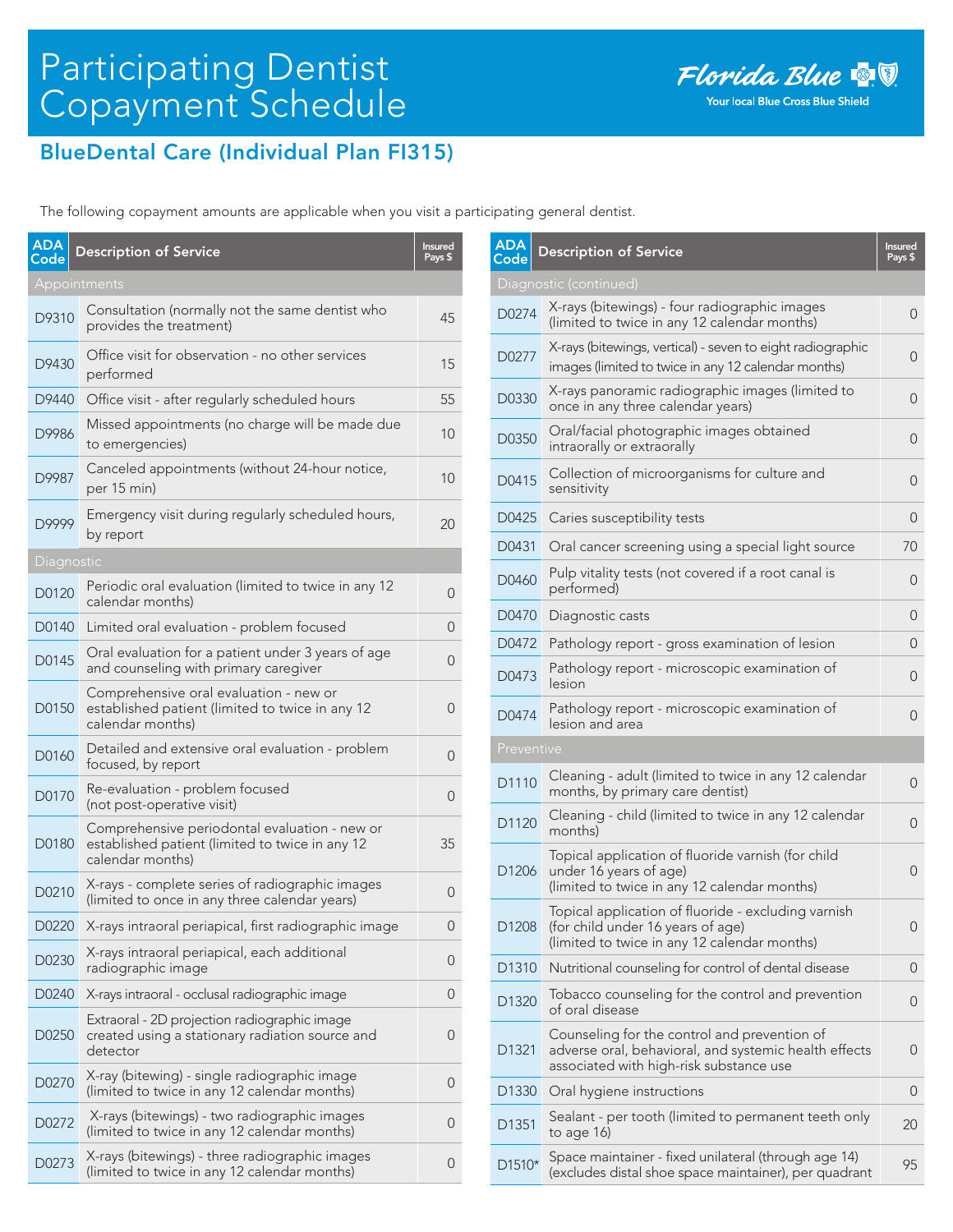| <b>ADA</b><br>Code | <b>Description of Service</b>                                                                          | <b>Insured</b><br>Pays \$ |
|--------------------|--------------------------------------------------------------------------------------------------------|---------------------------|
|                    | Preventive (continued)                                                                                 |                           |
| D1516*             | Space maintainer - fixed - bilateral, maxillary<br>(through age 14)                                    | 135                       |
| D1517*             | Space maintainer - fixed - bilateral, mandibular<br>(through age 14)                                   | 135                       |
| D1520*             | Space maintainer - removable - unilateral (through<br>age 14) per quadrant                             | 105                       |
| D1526*             | Space maintainer - removable - bilateral, maxillary<br>(through age 14)                                | 115                       |
| $D1527*$           | Space maintainer - removable - bilateral,<br>mandibular (through age 14)                               | 115                       |
| D <sub>1551</sub>  | Recement or rebond bilateral space maintainer -<br>maxillary                                           | 20                        |
| D <sub>1552</sub>  | Recement or rebond bilateral space maintainer -<br>mandibular                                          | 20                        |
| D <sub>1553</sub>  | Recement or rebond bilateral space maintainer -<br>per quadrant                                        | 20                        |
| D <sub>1575</sub>  | Distal shoe space maintainer - fixed unilateral<br>(through age 14) per quadrant on primary teeth only | 205                       |
| Restorative        |                                                                                                        |                           |
| D <sub>2140</sub>  | Amalgam - one surface, primary or permanent                                                            | 30                        |
| D <sub>2150</sub>  | Amalgam - two surfaces, primary or permanent                                                           | 35                        |
| D <sub>2160</sub>  | Amalgam - three surfaces, primary or permanent                                                         | 40                        |
| D2161              | Amalgam - four or more surfaces, primary or<br>permanent                                               | 45                        |
| D <sub>2940</sub>  | Protective restoration                                                                                 | 25                        |
|                    | Resin restorative - inlays and onlays limited to one per tooth<br>every five years                     |                           |
| D <sub>2330</sub>  | Resin-based composite - one surface, anterior                                                          | 45                        |
| D2331              | Resin-based composite - two surfaces, anterior                                                         | 60                        |
| D2332              | Resin-based composite - three surfaces, anterior                                                       | 75                        |
| D2335              | Resin-based composite - four or more surfaces or<br>involving incisal angle (anterior)                 | 95                        |
| D <sub>2390</sub>  | Resin-based composite crown, anterior                                                                  | 90                        |
| D <sub>2391</sub>  | Resin-based composite - one surface, posterior                                                         | 70                        |
| D2392              | Resin-based composite - two surfaces, posterior                                                        | 90                        |
| D2393              | Resin-based composite - three surfaces, posterior                                                      | 110                       |
| D2394              | Resin-based composite - four or more surfaces,<br>posterior                                            | 130                       |
| D2510*             | Inlay - metallic - one surface                                                                         | 345                       |
| D2520*             | Inlay - metallic - two surfaces                                                                        | 355                       |
| D2530*             | Inlay - metallic - three or more surfaces                                                              | 365                       |
| D2542*             | Onlay - metallic - two surfaces                                                                        | 370                       |
| D2543*             | Onlay - metallic - three surfaces                                                                      | 380                       |
| D2544*             | Onlay - metallic - four or more surfaces                                                               | 390                       |
|                    | D2610* Inlay - porcelain/ceramic - one surface                                                         | 370                       |
| D2620*             | Inlay - porcelain/ceramic - two surfaces                                                               | 380                       |
|                    | D2630* Inlay - porcelain/ceramic - three or more surfaces                                              | 390                       |

| <b>ADA</b><br>Code | <b>Description of Service</b>                                                                       | Insured<br>Pays \$ |
|--------------------|-----------------------------------------------------------------------------------------------------|--------------------|
|                    | Resin restorative (continued)                                                                       |                    |
|                    | D2642* Onlay - porcelain/ceramic - two surfaces                                                     | 395                |
| D2643*             | Onlay - porcelain/ceramic - three surfaces                                                          | 405                |
| D2644*             | Onlay - porcelain/ceramic - four or more surfaces                                                   | 415                |
|                    | D2650* Inlay - resin-based composite - one surface                                                  | 345                |
| D2651*             | Inlay - resin-based composite - two surfaces                                                        | 355                |
| D2652*             | Inlay - resin-based composite - three or more<br>surfaces                                           | 365                |
|                    | D2662* Onlay - resin-based composite - two surfaces                                                 | 370                |
| D2663*             | Onlay - resin-based composite - three surfaces                                                      | 380                |
| D2664*             | Onlay - resin-based composite - four or more<br>surfaces                                            | 410                |
|                    | Crown and bridge - crowns limited to one per tooth every five years                                 |                    |
|                    | D2710* Crown - resin-based composite (indirect)                                                     | 410                |
| D2712*             | Crown - 3/4 resin-based composite (indirect)                                                        | 410                |
|                    | D2720* Crown - resin with high noble metal                                                          | 410                |
| D2721              | Crown - resin with predominantly base metal                                                         | 410                |
|                    | D2722* Crown - resin with noble metal                                                               | 410                |
|                    | D2740* Crown - porcelain/ceramic                                                                    | 410                |
| D2750*             | Crown - porcelain fused to high noble metal                                                         | 410                |
| D2751              | Crown - porcelain fused to predominantly base<br>metal                                              | 410                |
| D2752*             | Crown - porcelain fused to noble metal                                                              | 410                |
| D2753*             | Crown - Porcelain fused to titanium and titanium alloys                                             | 410                |
| D2780*             | Crown - 3/4 cast high noble metal                                                                   | 410                |
| D2781              | Crown - 3/4 cast predominantly base metal                                                           | 410                |
| D2782*             | Crown - 3/4 cast noble metal                                                                        | 410                |
|                    | D2783* Crown - 3/4 porcelain/ceramic                                                                | 410                |
| D2790*             | Crown - full cast high noble metal                                                                  | 410                |
| D2791              | Crown - full cast predominantly base metal                                                          | 410                |
| D2792*             | Crown - full cast noble metal                                                                       | 410                |
| D2794*             | Crown - titanium and titanium alloy                                                                 | 410                |
| D2799              | Interim crown – further treatment or completion of<br>diagnosis necessary prior to final impression | 0                  |
| D2910              | Recement or rebond inlay, onlay, veneer or partial<br>coverage restoration                          | 25                 |
| D <sub>2915</sub>  | Recement or rebond indirectly fabricated or<br>prefabricated post and core                          | 0                  |
| D <sub>2920</sub>  | Recement or rebond crown                                                                            | 25                 |
| D2928              | Prefabricated porcelain/ceramic crown - permanent tooth                                             | 110                |
| D2929              | Prefabricated porcelain/ceramic crown - primary tooth                                               | 110                |
| D <sub>2930</sub>  | Prefabricated stainless steel crown - primary tooth                                                 | 110                |
| D <sub>2931</sub>  | Prefabricated stainless steel crown - permanent tooth                                               | 35                 |
| D <sub>2932</sub>  | Prefabricated resin crown                                                                           | 110                |
| D2933              | Prefabricated stainless steel crown with resin window                                               | 110                |
| D2934              | Prefabricated esthetic coated stainless steel crown -<br>primary tooth                              | 110                |

<u>s provincia de la contrada de la contrada de la contrada de la contrada de la contrada de la contrada de la c</u>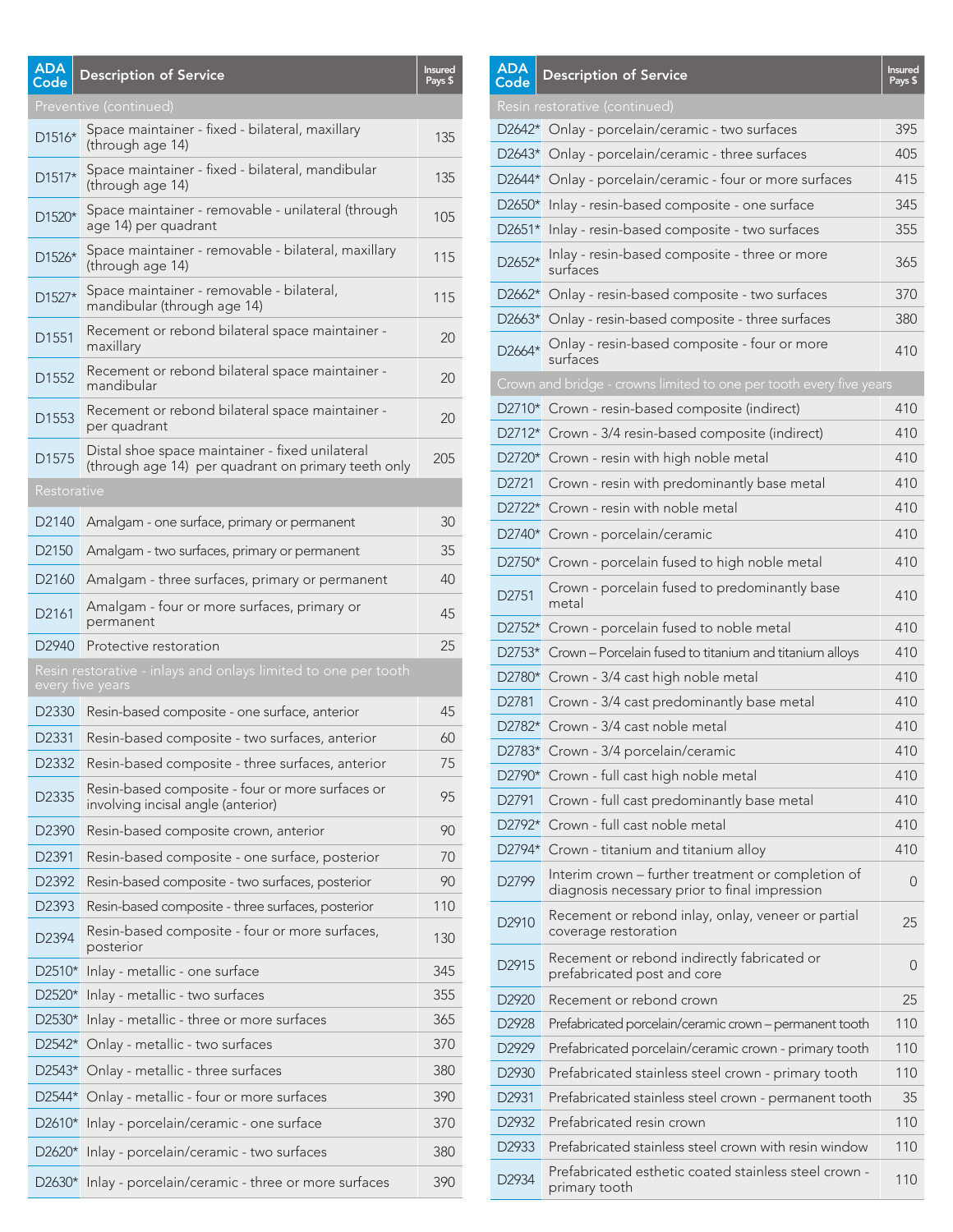| <b>ADA</b><br>Code | <b>Description of Service</b>                                                                  | Insured<br>Pays \$ |
|--------------------|------------------------------------------------------------------------------------------------|--------------------|
|                    | Crown and bridge (continued)                                                                   |                    |
| D2950              | Core buildup, including any pins                                                               | 80                 |
| D <sub>2951</sub>  | Pin retention - per tooth, in addition to restoration                                          | 25                 |
| D2952*             | Cast post and core, in addition to crown                                                       | 175                |
| D2953*             | Each additional cast post - same tooth                                                         | 140                |
| D <sub>2954</sub>  | Prefabricated post and core in addition to crown                                               | 120                |
| D2955              | Post removal (not in conjunction with endodontic<br>therapy)                                   | 20                 |
| D <sub>2957</sub>  | Each additional prefabricated post - same tooth - base<br>metal post                           | 45                 |
| D <sub>2960</sub>  | Labial veneer (resin laminate) - direct                                                        | 290                |
| D2961*             | Labial veneer (resin laminate) - indirect                                                      | 425                |
| D2962*             | Labial veneer (porcelain laminate) - indirect                                                  | 475                |
| D <sub>2971</sub>  | Additional procedures to customize crown to fit<br>under an existing partial denture framework | 70                 |
| D2980              | Crown repair necessitated by restorative material<br>failure                                   | 25                 |
| D2981              | Inlay repair necessitated by restorative material<br>failure                                   | 25                 |
| D2982              | Onlay repair necessitated by restorative material<br>failure                                   | 25                 |
| D2983              | Veneer repair necessitated by restorative material<br>failure                                  | 25                 |
| D6940              | Stress breaker                                                                                 | 170                |
| D6950              | Precision attachment (separate from prosthesis)                                                | 220                |
|                    | Prosthodontics (fixed) - replacement limited to every five years,<br>adjustments once per year |                    |
|                    | D6210* Pontic - cast high noble metal                                                          | 410                |
| D6211              | Pontic - cast predominantly base metal                                                         | 410                |
| D6212*             | Pontic - cast noble metal                                                                      | 410                |
| D6240*             | Pontic - porcelain fused to high noble metal                                                   | 410                |
| D6241              | Pontic - porcelain fused to predominantly base<br>metal                                        | 410                |
| D6242*             | Pontic - porcelain fused to noble metal                                                        | 410                |
| D6243*             | Pontic - porcelain fused to titanium and titanium<br>alloys                                    | 410                |
| D6750*             | Retainer crown - porcelain fused to high noble metal                                           | 410                |
| D6751              | Retainer crown - porcelain fused to predominantly<br>base metal                                | 410                |
| D6752*             | Retainer crown - porcelain fused to noble metal                                                | 410                |
| D6753*             | Retainer crown - porcelain fused to titanium and<br>titanium alloys                            | 410                |
| D6790*             | Retainer crown - full cast high noble metal                                                    | 410                |
| D6791              | Retainer crown - full cast predominantly base metal                                            | 410                |
| D6792*             | Retainer crown - full cast noble metal                                                         | 410                |
| D6794*             | Retainer crown titanium and titanium alloys                                                    | 410                |

| ADA<br>Code       | <b>Description of Service</b>                                                                                                                            | <b>Insured</b><br>Pays \$ |
|-------------------|----------------------------------------------------------------------------------------------------------------------------------------------------------|---------------------------|
|                   | Prosthodontics - replacement limited to every five years                                                                                                 |                           |
| D6930             | Recement or rebond fixed partial denture                                                                                                                 | 45                        |
| D5110*            | Full upper denture                                                                                                                                       | 550                       |
| D5120*            | Full lower denture                                                                                                                                       | 550                       |
| D5130*            | Immediate denture - maxillary                                                                                                                            | 550                       |
| D5140*            | Immediate denture - mandibular                                                                                                                           | 550                       |
| D5211*            | Upper partial denture - resin base (including<br>retentive/clasping materials, rests and teeth)                                                          | 495                       |
| D5212*            | Lower partial denture - resin base (including<br>retentive/clasping materials, rests and teeth)                                                          | 495                       |
| D5213*            | Maxillary partial denture - cast metal framework with<br>resin denture bases (including retentive/clasping<br>materials, rests and teeth)                | 525                       |
| D5214*            | Mandibular partial denture - cast metal framework<br>and resin denture bases (including retentive/<br>clasping materials, rests and teeth)               | 525                       |
| D5221             | Immediate maxillary partial denture - resin base<br>(including retentive/clasping materials, rests and teeth)                                            | 385                       |
| D5222             | Immediate mandibular partial denture - resin base<br>(including retentive/clasping materials, rests and teeth)                                           | 385                       |
| D5223             | Immediate maxillary partial denture - cast metal<br>framework with resin denture bases (including<br>retentive/clasping materials, rests and teeth)      | 605                       |
| D5224             | Immediate mandibular partial denture - cast metal<br>framework with resin denture bases (including any<br>retentive/clasping materials, rests and teeth) | 605                       |
| D5225*            | Upper partial denture - flexible (including retentive/<br>clasping materials, rests and teeth)                                                           | 525                       |
| D5226*            | Lower partial denture - flexible (including retentive/<br>clasping materials, rests and teeth)                                                           | 525                       |
| D5227*            | Immediate maxillary partial denture - flexible base<br>(including any clasps, rests and teeth)                                                           | 525                       |
| D5228*            | Immediate mandibular partial denture - flexible<br>base (including any clasps, rests and teeth)                                                          | 525                       |
| D5282*            | Removable unilateral partial denture - one piece<br>metal (including retentive/clasping materials, rests<br>and teeth), maxillary                        | 445                       |
| D5283*            | Removable unilateral partial denture - one piece<br>metal (including retentive/clasping materials, rests<br>and teeth), mandibular                       | 445                       |
| D5284*            | Removable unilateral partial denture - one piece<br>flexible base (including retentive/clasping materials,<br>rests and teeth), per quadrant             | 445                       |
| D5286*            | Removable unilateral partial denture - one piece<br>resin (including retentive/clasping materials, rests<br>and teeth), per quadrant                     | 445                       |
| D5410             | Adjust complete denture upper                                                                                                                            | 25                        |
| D5411             | Adjust complete denture lower                                                                                                                            | 25                        |
| D5421             | Adjust partial denture upper                                                                                                                             | 25                        |
| D <sub>5422</sub> | Adjust partial denture lower                                                                                                                             | 25                        |
| D5660*            | Add clasp to existing partial denture - per tooth                                                                                                        | 110                       |
|                   | Endodontics (each procedure limited to once per tooth per life)                                                                                          |                           |
|                   | D3110 Pulp cap - direct (excluding final restoration)                                                                                                    | 25                        |

 $\overline{A}$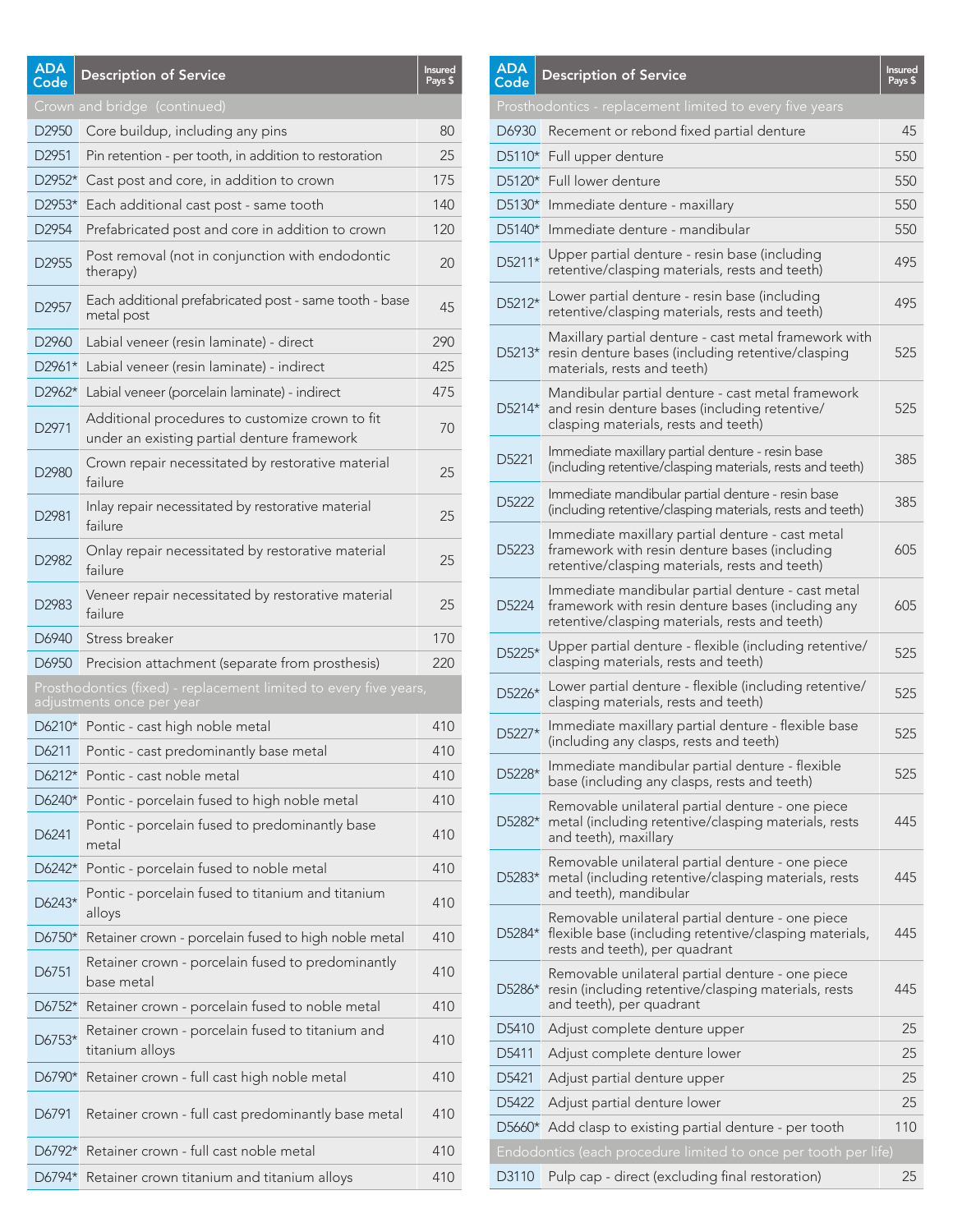| <b>ADA</b><br>Code | <b>Description of Service</b>                                                                                                                                | <b>Insured</b><br>Pays \$ |
|--------------------|--------------------------------------------------------------------------------------------------------------------------------------------------------------|---------------------------|
|                    | Endodontics (continued)                                                                                                                                      |                           |
| D3120              | Pulp cap - indirect (excluding final restoration)                                                                                                            | 20                        |
| D3220              | Pulpotomy - removal of pulp, not part of a<br>root canal                                                                                                     | 65                        |
| D3221              | Pulpal debridement (not to be used when root canal<br>is done on the same day)                                                                               | 135                       |
| D3230              | Pulpal therapy (resorbable filling) - anterior, primary<br>tooth (excluding final restoration)                                                               | 65                        |
| D3240              | Pulpal therapy (resorbable filling) - posterior,<br>primary tooth (excluding final restoration)                                                              | 100                       |
| D3310              | Anterior root canal (permanent tooth) (excluding<br>final restoration)                                                                                       | 175                       |
| D3320              | Endodontic therapy, premolar tooth (excluding final<br>restoration)                                                                                          | 270                       |
| D3330              | Endodontic therapy, molar tooth (excluding final<br>restoration)                                                                                             | 390                       |
| D3331              | Treatment of root canal obstruction; nonsurgical access                                                                                                      | 110                       |
| D3332              | Incomplete endodontic therapy; inoperable or<br>fractured tooth                                                                                              | 110                       |
| D3333              | Internal root repair of perforation defects                                                                                                                  | 120                       |
| D3351              | Apexification/recalcification - initial visit (apical<br>closure/calcific repair of perforations, root<br>resorption)                                        | 140                       |
| D3352              | Apexification/recalcification - interim medication<br>replacement                                                                                            | 100                       |
| D3353              | Apexification/recalcification - final visit (includes<br>completed root canal therapy - apical closure/<br>calcific repair of perforations, root resorption) | 140                       |
| D3410              | Apicoectomy - anterior                                                                                                                                       | 210                       |
| D3421              | Apicoectomy - premolar (first root)                                                                                                                          | 220                       |
| D3425              | Apicoectomy - molar (first root)                                                                                                                             | 220                       |
| D3426              | Apicoectomy (each additional root)                                                                                                                           | 90                        |
| D3430              | Retrograde filling - per root                                                                                                                                | 55                        |
| D3450              | Root amputation - per root (not covered in<br>conjunction with procedure D3920)                                                                              | 130                       |
| D3910              | Surgical procedure for isolation of tooth with<br>rubber dam                                                                                                 | 50                        |
| D3920              | Hemisection (including any root removal), not<br>including root canal therapy                                                                                | 120                       |
| D3950              | Canal preparation and fitting of preformed dowel<br>or post                                                                                                  | 25                        |
|                    | Periodontics                                                                                                                                                 |                           |
| D4210              | Gingivectomy or gingivoplasty - four or more teeth,<br>per quadrant                                                                                          | 195                       |
| D4211              | Gingivectomy or gingivoplasty - one to three teeth,<br>per quadrant                                                                                          | 100                       |
| D4240              | Gingival flap, including root planing - four or more<br>teeth, per quadrant                                                                                  | 220                       |
| D4241              | Gingival flap, including root planing - one to three<br>teeth, per quadrant                                                                                  | 150                       |
| D4245              | Apically positioned flap                                                                                                                                     | 225                       |
| D4249              | Clinical crown lengthening - hard tissue                                                                                                                     | 220                       |

| <b>ADA</b><br>Code | <b>Description of Service</b>                                                                                                                                                                               | <b>Insured</b><br>Pays \$ |
|--------------------|-------------------------------------------------------------------------------------------------------------------------------------------------------------------------------------------------------------|---------------------------|
|                    | Periodontics (continued)                                                                                                                                                                                    |                           |
| D4260              | Osseous surgery - (including elevation of a full<br>thickness flap and closure) four or more teeth or<br>bounded spaces, per quadrant                                                                       | 425                       |
| D4261              | Osseous surgery - (including elevation of a full<br>thickness flap and closure) one to three teeth, per<br>quadrant                                                                                         | 400                       |
| D4263              | Bone replacement graft - retained natural tooth first<br>site in quadrant                                                                                                                                   | 290                       |
| D4264              | Bone replacement graft - retained natural tooth<br>each additional site in quadrant                                                                                                                         | 200                       |
| D4265              | Biologic materials to aid in soft and osseous tissue<br>regeneration                                                                                                                                        | 135                       |
| D4266              | Guided tissue regeneration - resorbable barrier,<br>per site                                                                                                                                                | 360                       |
| D4267              | Guided tissue regeneration - nonresorbable barrier,<br>per site (includes membrane removal)                                                                                                                 | 425                       |
| D4270              | Pedicle soft tissue graft procedure                                                                                                                                                                         | 335                       |
| D4273              | Autogenous connective tissue graft procedure<br>(including donor and recipient surgical sites), first<br>tooth, implant, or edentulous tooth position in graft                                              | 425                       |
| D4274              | Mesial/distal wedge procedure, single tooth<br>(when not performed in conjunction with surgical<br>procedures in the same anatomical area)                                                                  | 120                       |
| D4275              | Nonautogenous connective tissue graft (including<br>recipient site and donor material) first tooth,<br>implant, or edentulous tooth position in graft                                                       | 460                       |
| D4277              | Free soft tissue graft procedure (including recipient<br>and donor surgical sites), first tooth, implant or<br>edentulous tooth position in graft                                                           | 340                       |
| D4278              | Free soft tissue graft procedure (including<br>recipient and donor surgical sites), each additional<br>contiguous tooth, implant or edentulous tooth<br>position in same graft site                         | 170                       |
| D4283              | Autogenous connective tissue graft procedure<br>(including donor and recipient surgical sites) - each<br>additional contiguous tooth, implant or edentulous<br>tooth position in same graft site            | 255                       |
| D4285              | Nonautogenous connective tissue graft procedure<br>(including recipient surgical site and donor material) -<br>each additional contiguous tooth, implant or edentulous<br>tooth position in same graft site | 276                       |
| D4322              | Splint - intra-coronal; natural teeth or prosthetic<br>crowns                                                                                                                                               | 135                       |
| D4323              | Splint - extra-coronal; natural teeth or prosthetic<br>crowns                                                                                                                                               | 115                       |
| D4341              | Periodontal scaling and root planing, four<br>or more teeth or bounded teeth spaces per<br>quadrant (limited to a maximum of four quadrants<br>will be paid in any combination per 24 calendar<br>months)   | 85                        |
| D4342              | Periodontal scaling and root planing - one to three<br>teeth, per quadrant (limited to a maximum of four<br>quadrants will be paid in any combination per 24<br>calendar months).                           | 70                        |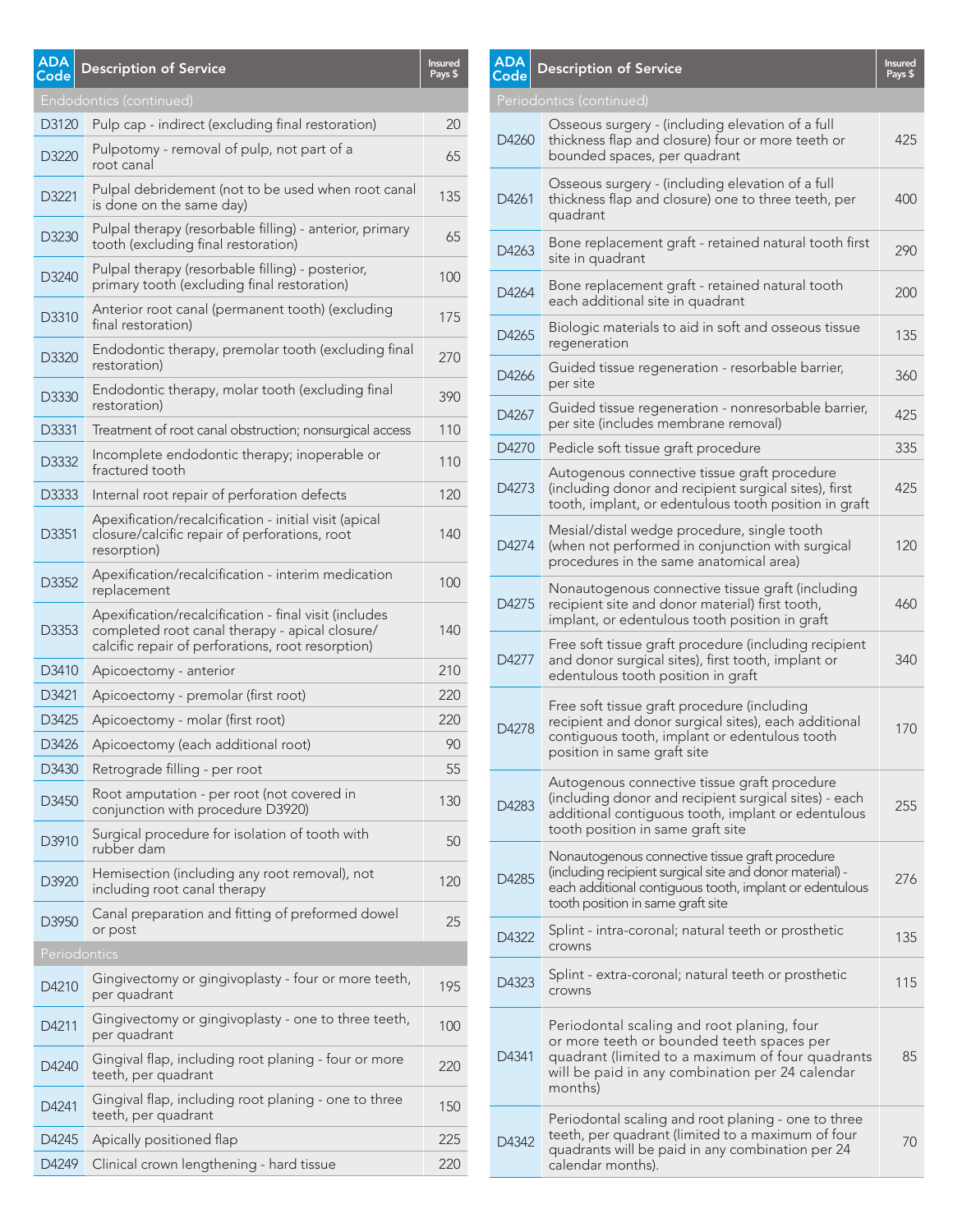| <b>ADA</b><br>Code | <b>Description of Service</b>                                                                                                                                                                                                                                                                                                   | <b>Insured</b><br>Pays \$ |
|--------------------|---------------------------------------------------------------------------------------------------------------------------------------------------------------------------------------------------------------------------------------------------------------------------------------------------------------------------------|---------------------------|
|                    | Periodontics (continued)                                                                                                                                                                                                                                                                                                        |                           |
| D4346              | Scaling in presence of generalized moderate or<br>severe gingival inflammation - full mouth, after oral<br>evaluation (limited to one per year). This service will<br>reduce the number of cleanings available under<br>1110 and/or 1120 so the total number of cleanings<br>does not exceed two in a calendar year per person. | 80                        |
| D4355              | Full mouth debridement to enable a<br>comprehensive oral evaluation and diagnosis<br>on a subsequent visit (limited to once every five<br>calendar years)                                                                                                                                                                       | 80                        |
| D4381              | Localized delivery of chemotherapeutic agents, per<br>tooth (limited to once per tooth per 12 months to<br>a maximum of three tooth sites per quadrant, and<br>performed no less than three months following<br>active periodontal therapy)                                                                                     | 70                        |
| D4910              | Periodontal maintenance (covered only after active<br>periodontal therapy)                                                                                                                                                                                                                                                      | 70                        |
|                    | Extractions/Oral and maxillofacial surgery                                                                                                                                                                                                                                                                                      |                           |
| D7111              | Extraction of coronal remnants - primary tooth                                                                                                                                                                                                                                                                                  | 0                         |
| D7140              | Extraction, erupted tooth, or exposed root<br>(elevation and/or forceps removal)                                                                                                                                                                                                                                                | 55                        |
| D7210              | Extraction of erupted tooth - removal of bone and/<br>or sectioning of tooth and including elevation of<br>mucoperiosteal flap if indicated                                                                                                                                                                                     | 60                        |
| D7220              | Removal of impacted tooth - soft tissue                                                                                                                                                                                                                                                                                         | 75                        |
| D7230              | Removal of impacted tooth - partially bony                                                                                                                                                                                                                                                                                      | 95                        |
| D7240              | Removal of impacted tooth - completely bony                                                                                                                                                                                                                                                                                     | 135                       |
| D7241              | Removal of impacted tooth - completely bony,<br>unusual complications by report                                                                                                                                                                                                                                                 | 175                       |
| D7250              | Removal of residual tooth roots (cutting procedure)                                                                                                                                                                                                                                                                             | 50                        |
| D7260              | Oroantral fistula closure                                                                                                                                                                                                                                                                                                       | 450                       |
| D7261              | Primary closure of a sinus perforation                                                                                                                                                                                                                                                                                          | 275                       |
| D7270              | Tooth stabilization of accidentally evulsed or<br>displaced tooth                                                                                                                                                                                                                                                               | 95                        |
| D7280              | Exposure of an unerupted tooth (excluding wisdom teeth)                                                                                                                                                                                                                                                                         | 160                       |
| D7282              | Mobilization of erupted or malpositioned tooth to<br>air eruption                                                                                                                                                                                                                                                               | 120                       |
| D7285              | Incisional biopsy of oral tissue - hard (bone, tooth)                                                                                                                                                                                                                                                                           | 450                       |
| D7286              | Incisional biopsy of oral tissue - soft (all others)                                                                                                                                                                                                                                                                            | 155                       |
| D7287              | Exfoliative cytological sample collection                                                                                                                                                                                                                                                                                       | 70                        |
| D7288              | Brush biopsy - transepithelial sample collection                                                                                                                                                                                                                                                                                | 75                        |
| D7310              | Alveoloplasty with extractions - per quadrant                                                                                                                                                                                                                                                                                   | 50                        |
| D7311              | Alveoloplasty with extractions - localized,<br>per quadrant                                                                                                                                                                                                                                                                     | 25                        |
| D7320              | Alveoloplasty not in conjunction with extractions -<br>per quadrant                                                                                                                                                                                                                                                             | 90                        |
| D7321              | Alveoloplasty not in conjunction with extractions -<br>localized, per quadrant                                                                                                                                                                                                                                                  | 65                        |
| D7450              | Removal of benign odontogenic cyst or tumor -<br>up to $1.25$ cm                                                                                                                                                                                                                                                                | 210                       |
| D7451              | Removal of benign odontogenic cyst or tumor -<br>greater than 1.25 cm                                                                                                                                                                                                                                                           | 285                       |

| <b>ADA</b><br>Code             | <b>Description of Service</b>                                                                   | <b>Insured</b><br>Pays \$ |
|--------------------------------|-------------------------------------------------------------------------------------------------|---------------------------|
|                                | Extractions/Oral and maxillofacial surgery (continued)                                          |                           |
| D7471                          | Removal of lateral exostosis (maxilla or mandible)                                              | 130                       |
| D7472                          | Removal of torus palatinus                                                                      | 80                        |
| D7473                          | Removal of torus mandibularis                                                                   | 80                        |
| D7485                          | Reduction of osseous tuberosity                                                                 | 75                        |
| D7510                          | Incision and drainage of abscess - intraoral soft tissue                                        | 45                        |
| D7970                          | Excision of hyperplastic tissue - per arch                                                      | 100                       |
| D7971                          | Excision of pericoronal gingiva                                                                 | 65                        |
|                                | Repair to prosthetics                                                                           |                           |
| D5511*                         | Repair broken complete denture base, mandibular                                                 | 65                        |
| D5512*                         | Repair broken complete denture base, maxillary                                                  | 65                        |
| D5520*                         | Replace missing or broken teeth - complete denture<br>(each tooth)                              | 65                        |
| D5611*                         | Repair resin partial denture base, mandibular                                                   | 65                        |
| D5612*                         | Repair resin partial denture base, maxillary                                                    | 65                        |
| D5621*                         | Repair cast partial framework, mandibular                                                       | 65                        |
| D5622*                         | Repair cast partial framework, maxillary                                                        | 65                        |
| D5630*                         | Repair or replace broken retentive clasping<br>materials - per tooth                            | 65                        |
| D <sub>5640</sub> <sup>*</sup> | Replace broken teeth - per tooth                                                                | 65                        |
| D5650*                         | Add tooth to existing partial denture                                                           | 60                        |
| D5670*                         | Replace all teeth and acrylic on cast metal<br>framework (maxillary)                            | 255                       |
| D5671*                         | Replace all teeth and acrylic on cast metal<br>framework (mandibular)                           | 350                       |
| D5710*                         | Rebase complete upper denture                                                                   | 230                       |
| D5711*                         | Rebase complete lower denture                                                                   | 230                       |
| D5720*                         | Rebase upper partial denture                                                                    | 230                       |
| D5721*                         | Rebase lower partial denture                                                                    | 230                       |
| D5725*                         | Rebase hybrid prosthesis                                                                        | 230                       |
| D5730                          | Reline complete upper denture (direct)                                                          | 110                       |
| D5731                          | Reline complete lower denture (direct)                                                          | 110                       |
| D5740                          | Reline upper partial denture (direct)                                                           | 110                       |
| D5741                          | Reline lower partial denture (direct)                                                           | 110                       |
| D5750*                         | Reline complete upper denture (indirect)                                                        | 180                       |
| D5751*                         | Reline complete lower denture (indirect)                                                        | 180                       |
| D5760*                         | Reline upper partial denture (indirect)                                                         | 180                       |
| D5761*                         | Reline lower partial denture (indirect)                                                         | 180                       |
| D5765*                         | Soft liner for complete or partial removable denture -<br>indirect                              | 180                       |
| D5810*                         | Interim complete denture (upper)                                                                | 300                       |
| D5811*                         | Interim complete denture (lower)                                                                | 300                       |
| D5820*                         | Interim partial denture (including retentive/clasping<br>materials, rests and teeth) maxillary  | 210                       |
| D5821*                         | Interim partial denture (including retentive/clasping<br>materials, rests and teeth) mandibular | 210                       |
| D5850                          | Tissue conditioning, upper                                                                      | 45                        |